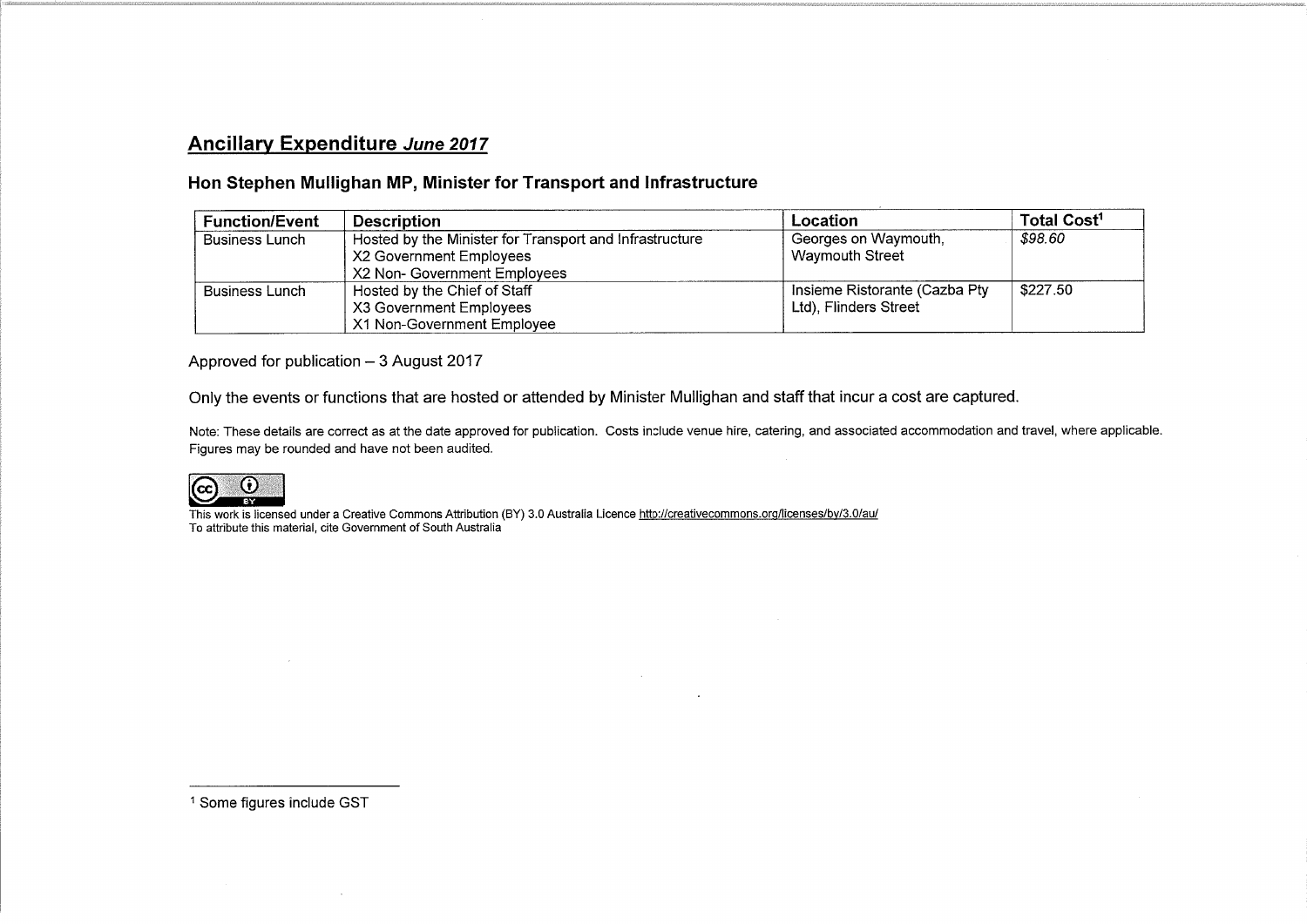$\hat{g}$  e orges  $\sum_{n=1}^{\infty}$  waymouth

**GEORGES ON WAYMOUTH** ABN: 94 247 063 849 20 Waymouth St Adelaide SA 5000 E: info@georgesonwaymouth.com.au W: www.georgesonwaymouth.com.au T: 08 82116960

## **TAX INVOICE**

16/06/2017 - 7:59am

|   | TABLE: 11 COVERS: 4                            |         |
|---|------------------------------------------------|---------|
|   | Toast with Vegemite 3,                         | \$7.70  |
| 1 | Smashed Avocado Extra                          | \$16.50 |
|   | Egg (1) Poached 2,                             |         |
|   | Eggs Benedict 5,                               | \$17.90 |
| 1 | Eggs Poached Add                               | \$20.50 |
|   | Spinach, Add Mushroom,                         |         |
|   | 4.                                             |         |
|   | had anticial revisions in the contract product |         |
|   | FOOD TOTAL: \$62.60                            |         |
| 2 | Flat White                                     | \$8.00  |
| 4 | Caffe Latte                                    | \$16.00 |
| 2 | Long Black                                     | \$8.00  |
| 1 | Flat White 4,                                  | \$4.00  |
|   |                                                |         |

DRINKS TOTAL: \$36.00

| TOTAL        |      |   | \$98.60 |
|--------------|------|---|---------|
| Includes GST |      |   | \$8.96  |
| PAID         |      |   | \$0.00  |
| BALANCE      |      |   | \$98.60 |
|              |      |   |         |
|              | TIP: | S |         |

 $* = GST$  free item

TOTAL:

Staff: JULIA

georges upstairs now open for your next corporate or social eventill george & staff thank you for your patronage sorry no separate accounts

u).

EFTP<sup>/</sup>S FRÔM BANK SA<br>GEORGES ON WAYMOUTH<br>20 WAYMOUTH STREET<br>ADELAIDE 5000<br>Australia  $\mathbf{M}$ 

 $P_{\text{LOM}}$ 

| ruu                    | ------               |
|------------------------|----------------------|
| TSP                    | 1006P3601669         |
| <b>16JUN17</b><br>TIME | ตร: 30               |
| RRN                    | 170616020953         |
| 020953<br>TRAN         | <b>CREDIT</b>        |
| Credit<br>Visa         |                      |
| Visa                   | с                    |
| CARD                   | . 3234               |
| <b>RID</b>             | ,,,,,,,,,,,,,,,,,    |
| PIX                    | 1010                 |
| TVR                    | 0000000000           |
| TSI                    | 0000                 |
| ARP                    |                      |
|                        | 34891C35C9752E163030 |
| AUTH                   | 849411               |
| Purchase               | AUD98.60             |
|                        |                      |
| TOTAL                  | AUD98.60             |
|                        |                      |

(000) APPROVED

**\*CUSTOMER COPY\***